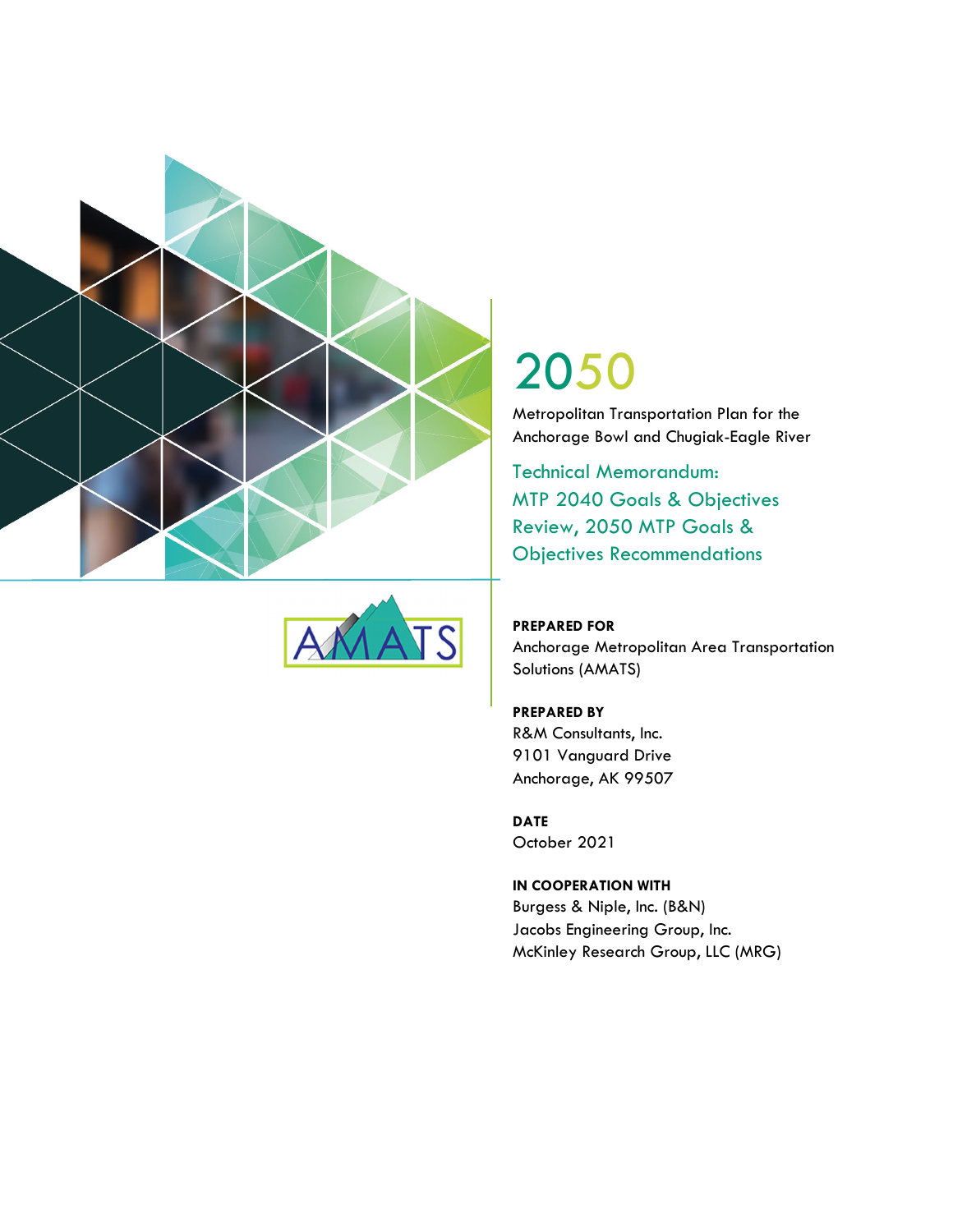## **Table of Contents**

| Chugiak-Eagle River Comprehensive Plan Update (2006)5 |  |
|-------------------------------------------------------|--|
|                                                       |  |
|                                                       |  |
|                                                       |  |
|                                                       |  |
|                                                       |  |
|                                                       |  |
|                                                       |  |
|                                                       |  |

#### **List of Tables**

Table 1: 2040 MTP Goals & Objectives Review, 2050 MTP Goals & **Objectives Recommendations**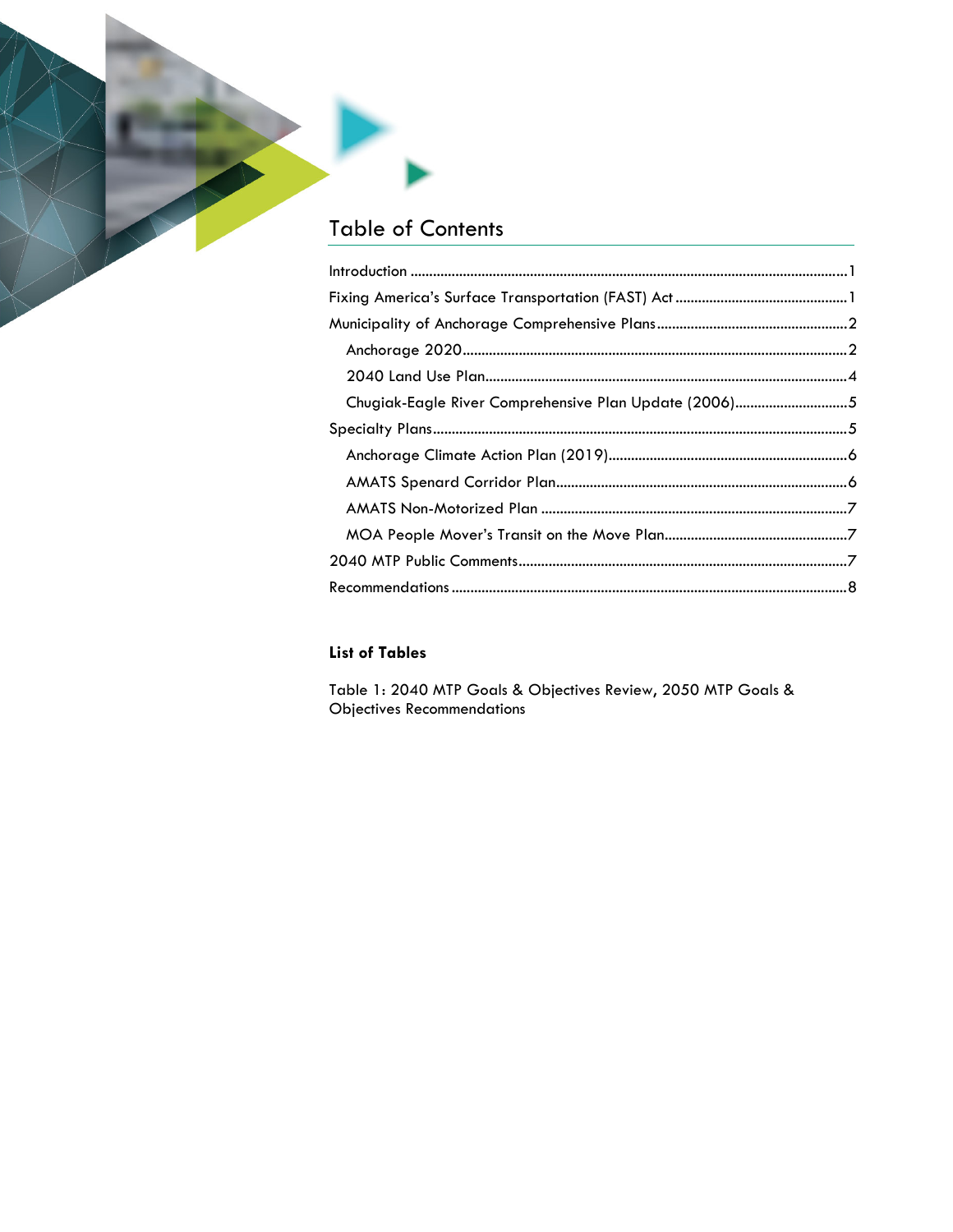

## INTRODUCTION

This technical memorandum describes the level of conformance of the goals & objectives listed in the 2040 MTP with (1) Fixing America's Surface Transportation (FAST) Act and (2) Municipality of Anchorage Comprehensive Plans.

This exercise supports Anchorage Metropolitan Area Transportation Solutions' (AMATS) 2050 Metropolitan Transportation Plan (MTP) for the Anchorage Bowl, Chugiak, and Eagle River by ensuring goals and objectives carried forward from the 2040 MTP comply with adopted plans and policies.

## FIXING AMERICA'S SURFACE TRANSPORTATION (FAST) ACT

The FAST Act provides guidelines that affects the MTP process and products. On December 4, 2015 the FAST Act was signed into law, enacting the first long-term surface transportation authorization in a decade that provided long-term funding certainty for surface transportation. The FAST Act aims to;

- *Improve mobility on America's highways*  The FAST ACT establishes and funds new programs to support critical transportation projects to ease congestion and facilitate the movement of freight on the Interstate System and other major roads.
- *Create jobs and support economic growth*  The FAST Act authorizes funding for road, bridge, bicycling, and walking improvements. It also includes provisions designed to improve freight movement in support of national goals.
- *Accelerate project delivery and promote innovation* The FAST Act aims to ensure the timely delivery of transportation projects, improve innovation and efficiency in the development of projects, through the planning and environmental review process, to project delivery.

The FAST Act continues the Metropolitan Planning program, which establishes a cooperative, continuous, and comprehensive framework for making transportation investment decisions in metropolitan areas. Program oversight is a joint Federal Highway Administration (FHWA) and Federal Transit Administration (FTA) responsibility. The requirements applicable to the MTP are captured in the Fast Act "Scope of Planning Process" that enumerate the ten planning factors that must be addressed; "Development of the Transportation Plan" includes all remaining federal requirements for MTP content and the development process.

The FAST Act includes provisions to support and enhance the reforms made in the Moving Ahead for Progress in the 21<sup>st</sup> Century Act (MAP-21) (the previous transportation authorization), including incorporating performance goals, measures and targets into the process of identifying needed improvements and project selection. The FAST Act continues requirements for long-range transportation planning and the short-term Transportation Improvement Program (TIP), with the

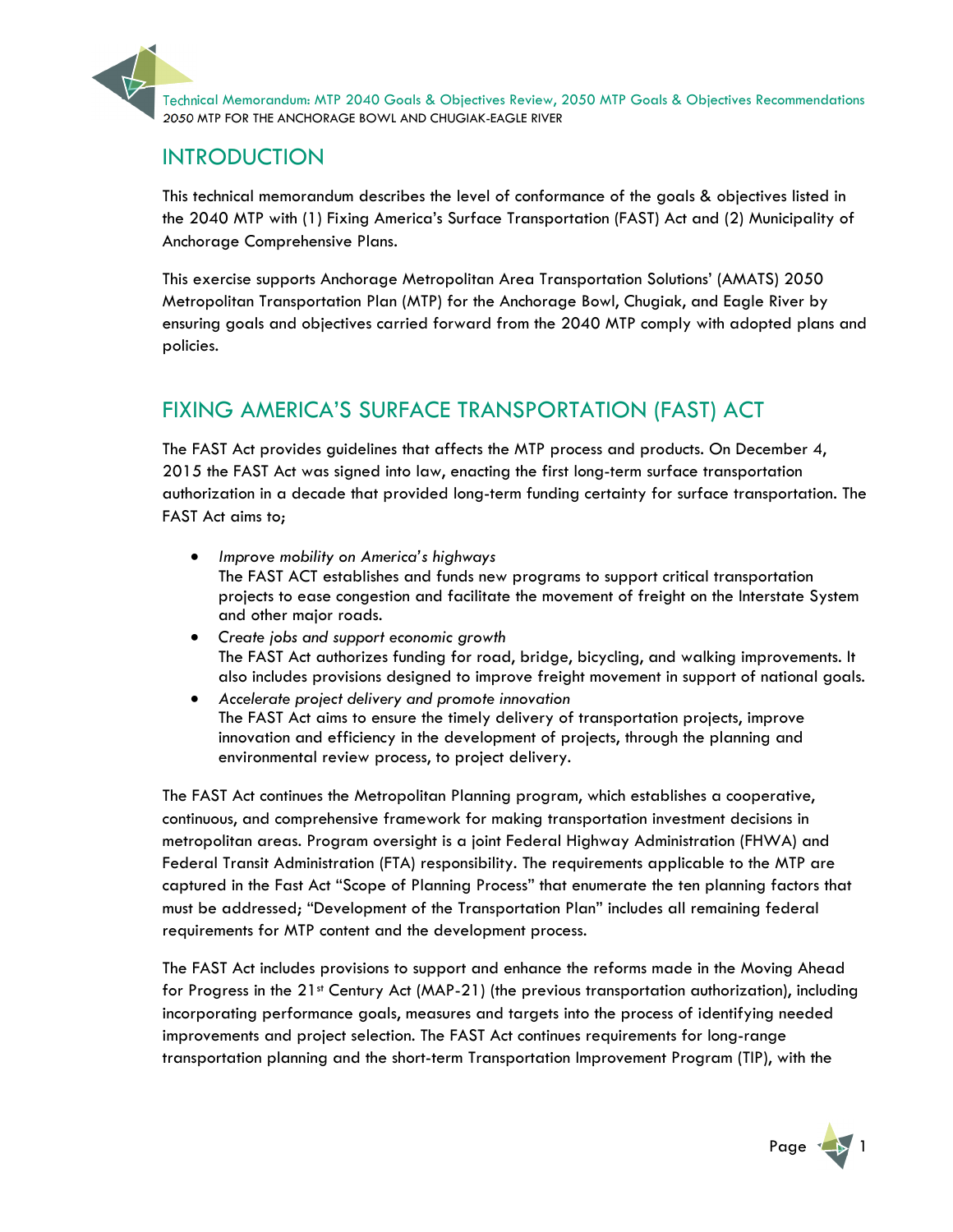Technical Memorandum: MTP 2040 Goals & Objectives Review, 2050 MTP Goals & Objectives Recommendations<br>2050 MTP FOR THE ANCHORAGE BOWL AND CHUGIAK-EAGLE RIVER

long-range statewide and metropolitan plans now required to include facilities that support intercity transportation, including intercity buses.

Metropolitan long-range plans must describe the performance measures and targets that States and MPOs use in assessing system performance and progress in achieving the performance targets. The FAST Act requires the planning process to consider projects/strategies that improve the resilience and reliability of the transportation system, mitigate stormwater impacts, and enhance travel and tourism. Finally, in an effort to engage all sectors and users of the transportation network, the FAST Act requires that the planning process include public ports and private transportation providers. FAST further encourages MPOs to consult with officials of other types of planning activities, including tourism and natural disaster risk reduction.

23 U.S.C. 134(h), *Scope of Planning Process* of the FAST Act states that, in general, the metropolitan planning process for a metropolitan planning area under this section shall provide for consideration of projects and strategies that will:

- Support the economic vitality of the metropolitan planning area, especially by enabling global competitiveness, productivity and, efficiency;
- Increase the safety of the transportation system for motorized and nonmotorized users;
- Increase the security of the transportation system for motorized and nonmotorized users;
- Increase the accessibility and mobility of people and for freight;
- Protect and enhance the environment, promote energy conservation, improve the quality of life, and promote consistency between transportation improvements and State and local planned growth and economic development patterns;
- Enhance the integration and connectivity of the transportation system, across and between modes, for people and freight;
- Promote efficient system management and operation;
- Emphasize the preservation of the existing transportation system;
- Improve the resiliency and reliability of the transportation system and reduce or mitigate stormwater impacts of surface transportation; and
- Enhance travel and tourism.

## MUNICIPALITY OF ANCHORAGE COMPREHENSIVE PLANS

#### **Anchorage 2020**

The Anchorage Bowl Comprehensive Plan (Anchorage 2020) is a blueprint to guide development in Anchorage through land use policies and specific action strategies. It serves as a framework for decisions about land use and transportation, as well as public facilities, economic development, housing, and other public issues that are vital to a healthy and livable community. The purpose of a comprehensive plan is to set forth the goals, objectives, and policies governing future development in the Municipality and guide the Assembly in taking legislative action to implement the plan (Anchorage Municipal Code 21.05.020).

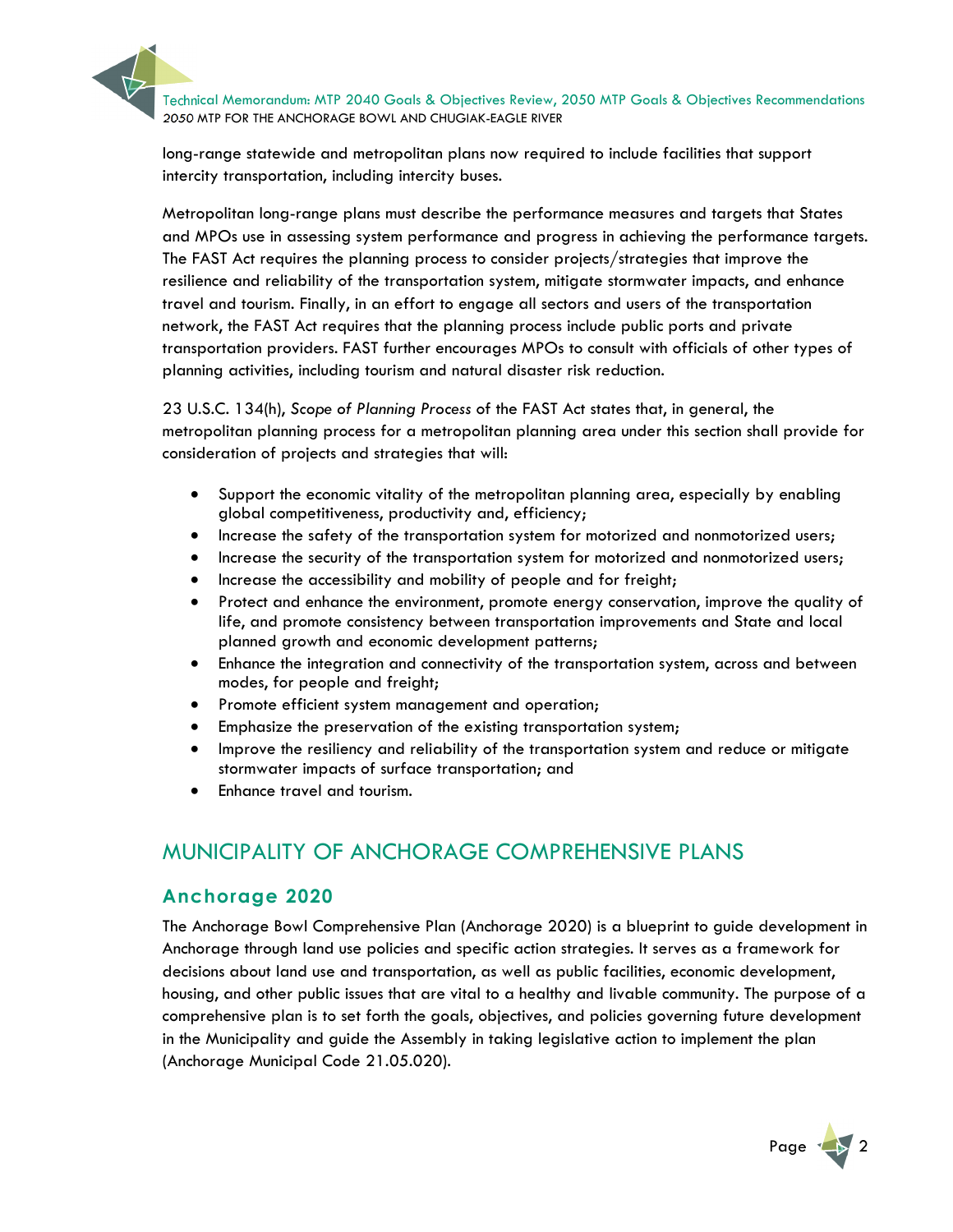

Anchorage 2020 identifies the following transportation-related goals that support the community vision:

- Mobility and Access: a transportation system, based on land use, that moves people and goods safely, conveniently, and economically, with minimal adverse impacts on the community.
- Commercial, Industrial, Institutional, and Transportation Uses: A balanced supply of commercial, industrial, institutional, and transportation land uses that are compatible with adjacent land uses and have good access to transportation networks.
- Transportation Choices: An efficient transportation system that offers affordable, viable choices among various modes of travel that serve all parts of the community.
- Transportation Design and Maintenance: A safe, energy-efficient transportation system that is designed and maintained for year-round use and that respects the integrity of Anchorage's natural and built northern environment.
- Economic Viability: A built environment based on design standards that sustain long-term economic viability and growth and that promote affordable residential, commercial, and industrial development.

The following Anchorage 2020 Transportation Policies support the plan's goals:

- Policy 29: Anchorage 2020 goals, policies, strategies, and maps shall guide development of the long-range transportation plan (LRTP) for local road improvements and new alignments.
- Policy 30: Transportation and land use policies and programs shall include:
	- Multi-modal and intermodal access, including commuter rail and transit service;
	- **Pedestrian-to-transit linkages;**
	- **Efficient and safe freight movement;**
	- Congestion management and roadway improvements;
	- Optimal use of parking;
	- **Minimization of individual and cumulative air quality impacts;**
	- **Minimizing impacts on neighborhoods; and**
	- Adequate snow storage.
- Policy 31: Provide safe and efficient freight routes that minimize impacts on neighborhoods.
- Policy 32: Congestion management techniques shall be applied to maximize efficient use of the existing road system.
- Policy 33: The Municipality shall improve public transportation service between residential areas and employment, medical, educational, and recreational centers
- Policy 34: Transit-Supportive Development Corridors are characterized and identified in the Land Use Plan.
- Policy 35: Major new residential, commercial, industrial, and institutional developments shall be assessed for traffic impacts such as congestion and air pollution.

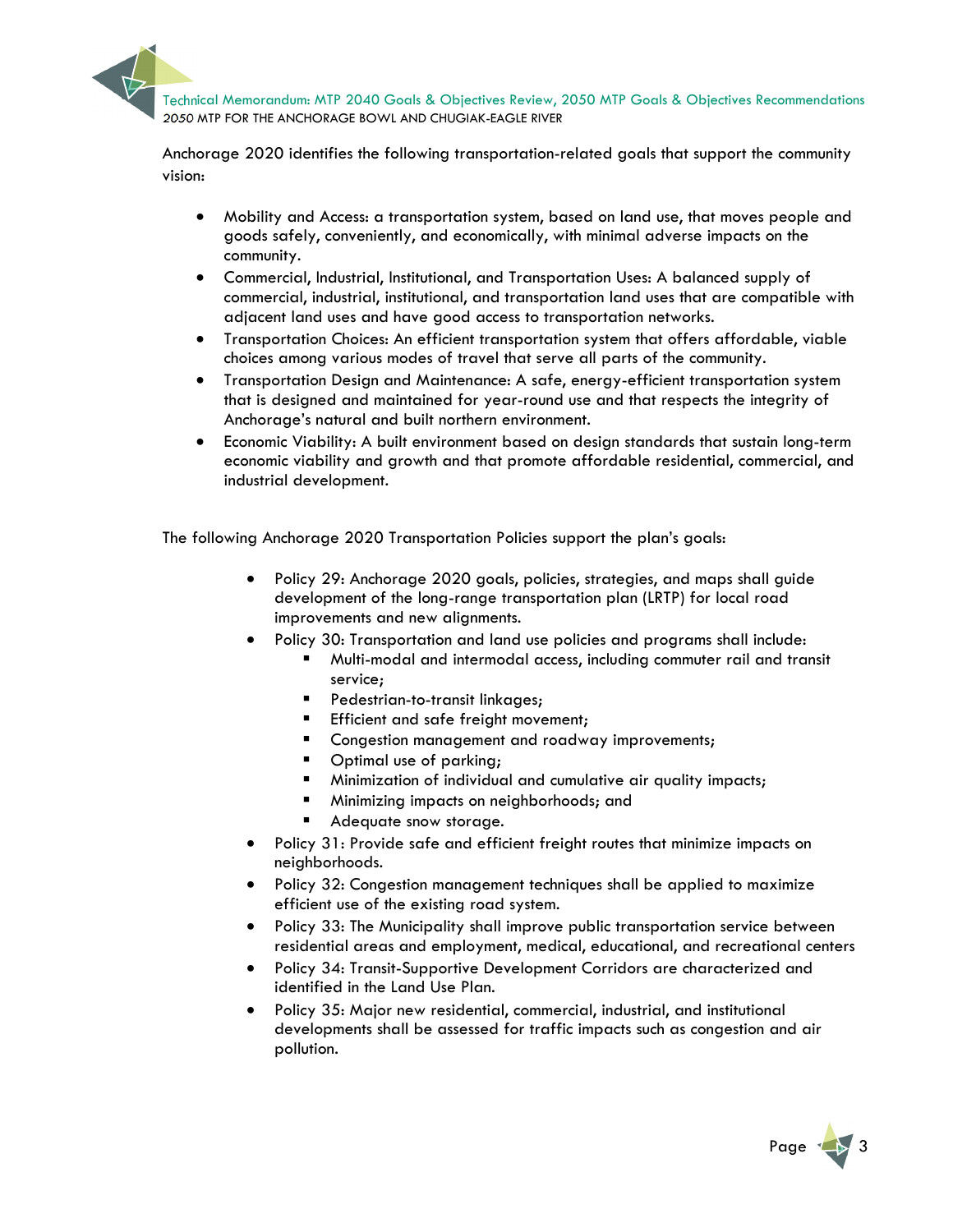Technical Memorandum: MTP 2040 Goals & Objectives Review, 2050 MTP Goals & Objectives Recommendations 2050 MTP FOR THE ANCHORAGE BOWL AND CHUGIAK-EAGLE RIVER

- Policy 36: New transportation projects and significant project upgrades shall accommodate new trail sections and easements identified in the Areawide Trails Plan.
- Policy 37: Design, construct, and maintain roadways or rights-of-way to accommodate pedestrians, bicyclists, transit users, the disabled, automobiles, and trucks where appropriate.
- Policy 38: Design, construct, and maintain roadways or rights-of-way to promote and enhance physical connectivity within and between neighborhoods.

#### **2040 Land Use Plan**

The Municipality of Anchorage (MOA) recently updated the Land Use Plan and Policies, which guide growth and development within the MOA. As part of the Land Use Plan update, all District and Area Plan land uses were incorporated to ensure policy recommendations in the new 2040 Land Use Plan were consistent. Growth strategies related to land use were adapted from the Anchorage Bowl Comprehensive Plan, adopted in 2001, and updated with the 2040 Land Use Plan to correct inconsistencies in classifications and intensities and incorporate new transportation and land use features to achieve objectives, goals and the overall community vision.

Growth-supporting features in the 2040 Land Use Plan include Transit-Supportive Development, Greenway-Supported Development, Traditional Neighborhood Design and Residential Mixed-use Development. 2040 land use designations include variations in use type and intensity. For example, Center designations are primarily commercial but the density and mix of commercial and other uses vary between a City, Town, or Neighborhood Center. Mobility, access, and design of the transportation network (street typology) are significant components of these growth-supporting features and are complementary to effective land use planning.

**Corridors** are also identified in the 2040 Land Use Plan and make up a significant portion of the transportation network, whether automobile dependent or pedestrian and transit-oriented. Corridors connect centers, employment hubs, and neighborhoods. They include a growing mix of uses to support a range of shopping, retail, medical, and professional services, and low-tomoderate-intensity employment. The 2040 Land Use Plan supports the evolution of auto-oriented commercial corridors to mixed-use, pedestrian-oriented and transit-supportive environments.

The primary tools that the MOA uses to guide land use changes and implement the 2040 Land Use Plan include:

- Zoning and Development Regulations (kinds of uses that are allowed; form regulations such as height and setbacks; and site development regulations such as parking and landscaping)
- Capital Improvements (MOA Capital Improvement Program and AMATS TIP are two primary planning and budgeting processes used)
- Financing and Taxation (adoption of financing and taxation policies that incentivize important developments and support reinvestment in revitalization priority areas)

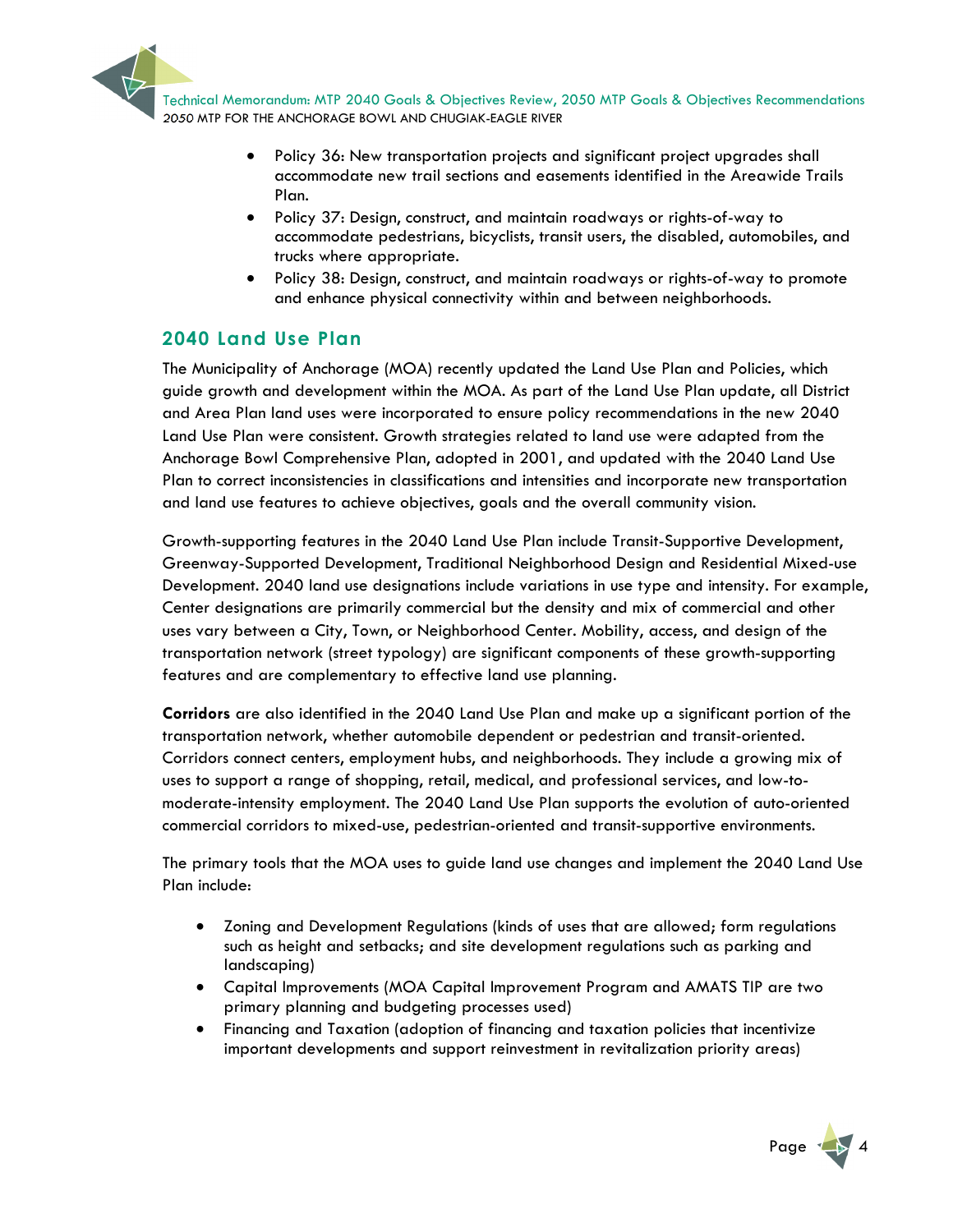

- Land Acquisition and Preparation (municipal investment in public infrastructure may be used in tandem with other tools to facilitate redevelopment and catalyze new development)
- Coordination and Partnerships

## **Chugiak-Eagle River Comprehensive Plan Update (2006)**

Relevant goals in the Chugiak-Eagle River Comprehensive Plan include:

- Ensure that natural systems are protected, maintained, and enhanced.
- Ensure that development plans adequately address or offset impacts on the environment.
- Ensure an orderly, efficient pattern of development that reflects the diverse needs of the community and encourages growth that is consistent with historical land uses, community character and the natural environment.
- Promote a range of urban, rural, and suburban lifestyles
- Provide public facilities and services that are located, designed and maintained to accommodate current and future needs of the area in an effective, cost-efficient and timely manner.
- Ensure development of a transportation network that provides an acceptable level of service, maximizes safety, minimizes environmental impacts, provides alternate transportation types and is compatible with planned land use patterns.

Some key objectives include:

- Increase transportation system efficiency during peak-hour periods.
- **•** Increase public transit ridership by improving service frequency and coverage.
- Encourage transit access in the urban zoning districts by providing maintained sidewalks, pathways or trails.
- Periodically re-evaluate the feasibility of rail, air and other transportation alternatives as options for commuters.
- Minimize residential and business relocations resulting from transportation projects.
- Improve, as necessary, expressway, arterial and collector roads to safely and efficiently handle projected traffic.
- Provide connectivity to and between subdivisions where it is important to accommodate normal as well as emergency traffic, recognizing physical environmental constraints and the need to minimize cut-through traffic within residential neighborhoods.
- Review the existing road system to identify essential local road connections.

## SPECIALTY PLANS

Several specialty plans have been developed since the 2040 MTP. The 2050 MTP's goals and objectives need to incorporate relevant content in these plans.

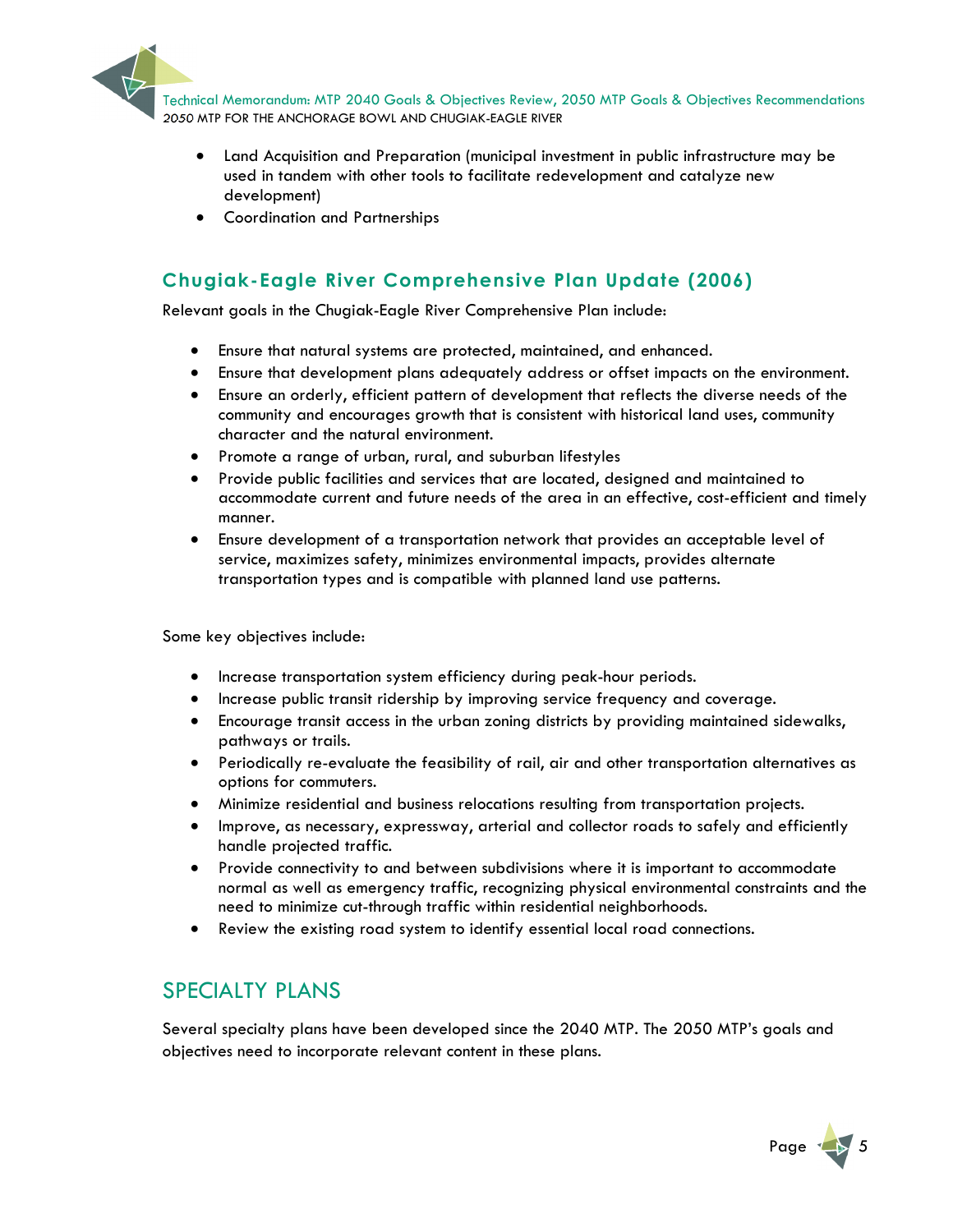

Technical Memorandum: MTP 2040 Goals & Objectives Review, 2050 MTP Goals & Objectives Recommendations 2050 MTP FOR THE ANCHORAGE BOWL AND CHUGIAK-EAGLE RIVER

#### **Anchorage Climate Action Plan (2019)**

Anchorage's Climate Action Plan discusses ways Anchorage can become more resilient to climate change as well as reducing greenhouse gas emissions. Relevant goals discussed in this plan include:

- Improve transit options and non-motorized accessibility to major centers
- Transition to vehicles that are highly efficient and run on low-carbon and renewable energy fuels

#### **AMATS Spenard Corridor Plan**

The Spenard Corridor Plan establishes a vision for the Spenard Corridor and recommends ways to create a more transit-, pedestrian-, and bicycle-oriented corridor. Relevant goals and objectives include:

- Goal 1: Support transit and increase ridership. This states a clear preference for transit investment. Along this corridor, Objectives 3A, 3B, and 3H must prioritize projects that promote transit use instead of personal vehicle use.
- Policy 2.8: To the extent feasible, walkability should be maximized along all public streets by decreasing the amount of right-of-way dedicated to vehicular travel.
- Policy 2.9: Traffic calming measures should be employed where appropriate to slow traffic and make walking more comfortable.
- Goal 4: Enhance and protect neighborhoods surrounding Spenard Road. This includes improving pedestrian and bicycle connections.
- Goal 7: Connect Spenard to Greater Anchorage.
- Policy 2.12: Efficient multi-modal transportation systems in the Spenard Corridor (bicycle, pedestrian, transit, freight and motor vehicles) should enhance Anchorage's regional circulation network.
- Goal 8: Create a safe pedestrian and bike network.
- Goal 10: Accommodate safe and balanced roadway access.
- Policy 2.18: While regional auto travel must be accommodated, the circulation system should be designed to minimize conflicts with pedestrians, bicycles and vehicles.
- Policy 2.19: Vehicular infrastructure should be designed to slow traffic speeds, and accommodate transportation network company (TNC) and taxi pickup and freight delivery where appropriate.
- Goal 13: Prioritize sustainability and resilience.
- Policy 2.25: All projects should consider opportunities to reduce energy consumption, conserve resources and minimize negative environmental impacts.
- Goal 14: Create a climate for investment.
- Goal 15: Focus on strategic economic development efforts.
- Policy 2.31: Public infrastructure improvements that encourage private sector investment should be prioritized.

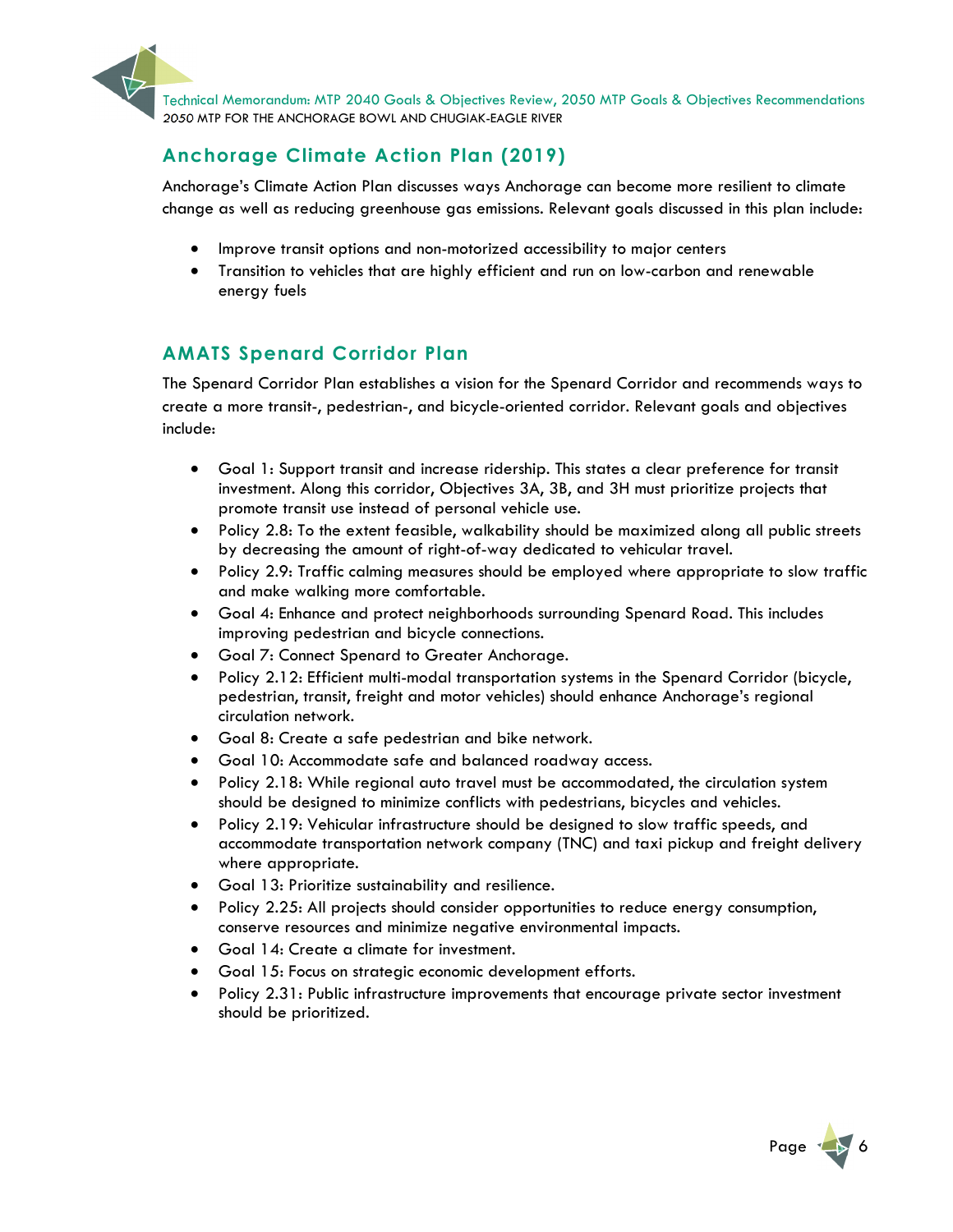

Technical Memorandum: MTP 2040 Goals & Objectives Review, 2050 MTP Goals & Objectives Recommendations<br>2050 MTP FOR THE ANCHORAGE BOWL AND CHUGIAK-EAGLE RIVER

#### **AMATS Non-Motorized Plan**

The Non-Motorized Plan recommends improvements to the MPO area's non-motorized infrastructure quality and use. The plan provides design guidelines to shape what non-motorized improvements should look like—recommended projects in the 2050 MTP should follow these guidelines, as applicable. Relevant goals and objectives include:

- Goal 1: Increase the use of the non-motorized system.
- Goal 2: Promote and improve health and quality of life.
- Goal 3: Improve Safety and Security
- Goal 4: Optimize maintenance for all seasons.
- Objective 4.II: Prioritize winter maintenance on the most traveled routes.
- Objective 4.IV: Prioritize winter maintenance to improve access to public transportation facilities.
- Goal 5: Connect communities through all modes to all destinations.

#### **MOA People Mover's Transit on the Move Plan**

Transit on the Move is People Mover's transit plan. The plan provides recommendations to improve the accessibility, convenience, reliability, and safety of the transit system. Relevant goals and objectives include:

- Goal: Accessibility
	- o Increase access to jobs/residents.
	- o Increase seasonal accessibility of bus stops.
- Goal: Convenience
	- o Decrease wait time.
	- o Expand service.
	- o Improve travel time.
	- o Increase amenities at bus stops.
	- Goal: Reliability & Safety
		- o Increase vanpool participants.
		- o Improve on-time performance.
		- o Decrease number of missed trips.
		- o Improve security at bus stops and on buses.

## 2040 MTP PUBLIC COMMENTS

As part of the 2040 MTP review and approval process, public comments on the Draft 2040 MTP were collected, analyzed and responded to by AMATS staff. Comments related to the goals & objectives are being considered for the 2050 MTP through this exercise. Focus is on the comments that would result in a recommended change to the goals and objectives. All comments were reviewed, but those that are not likely to be impactful are not included in the recommendations table, as they have been addressed in the attached 2040 MTP Public Comment Response Summary.

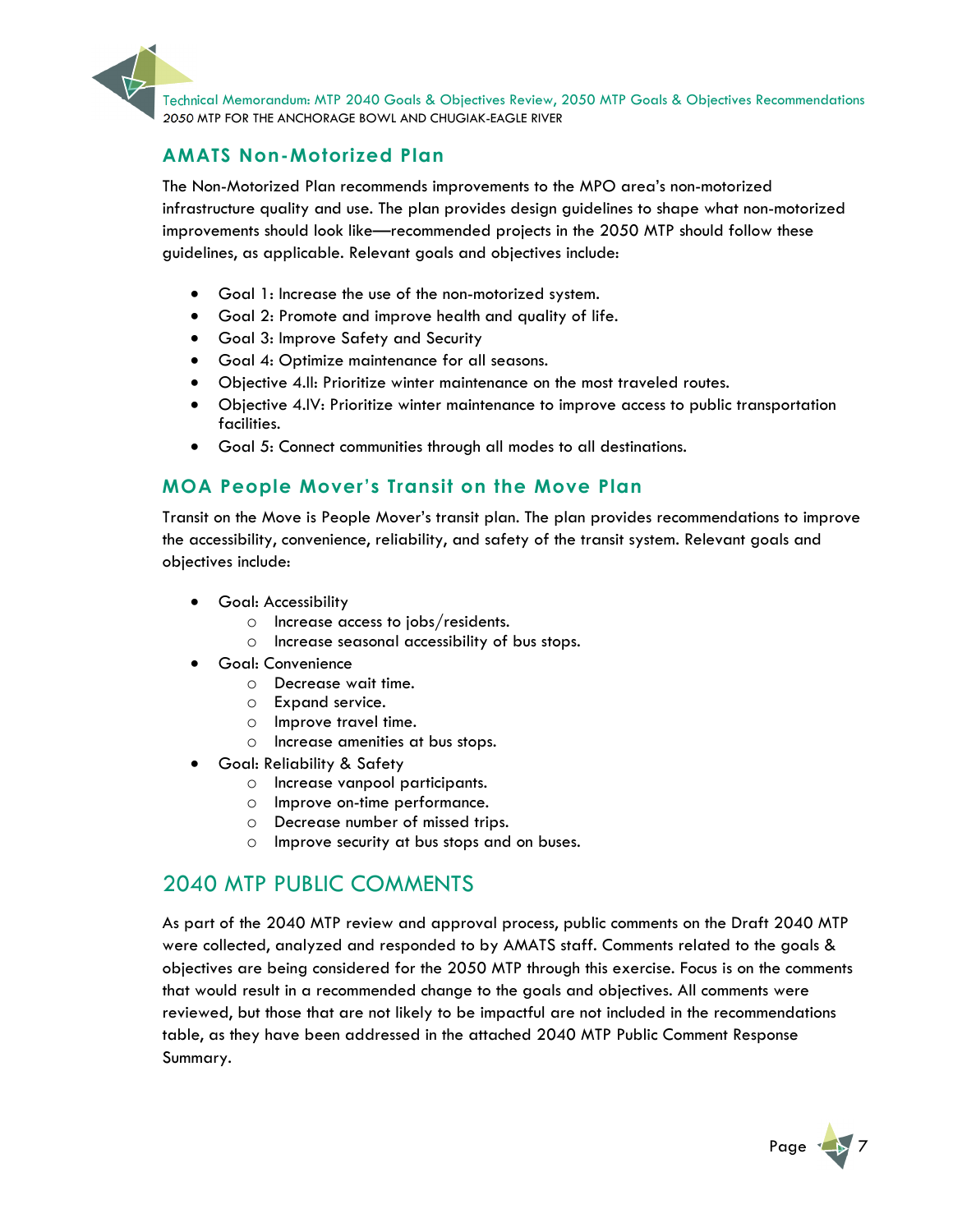Technical Memorandum: MTP 2040 Goals & Objectives Review, 2050 MTP Goals & Objectives Recommendations 2050 MTP FOR THE ANCHORAGE BOWL AND CHUGIAK-EAGLE RIVER

Recommendations made based on the 2040 public comments are compared and combined with the recommendations made from the conformity assessment of the FAST Act and MOA Plans and policies. The results are described below in the Recommendations section.

### RECOMMENDATIONS

Reviewing the Fast Act and adopted local plans showed the high level of consistency with the 2040 MTP's goals and objectives. For that reason, the 2050 MTP would benefit from retaining most of the goals and objectives without modification; however, plan review did highlight potential conflicts between local plan recommendations and several objectives. These potential conflicts may warrant modifications to several 2040 goals and objectives before bringing them forward to the 2050 MTP.

The 2040 MTP's Goal 3 to improve travel conditions had the most objectives with potential conflicts, particularly related to congestion management, reducing travel time, improving roads to handle projected traffic. Another potential issue is with use of the phrase "consistency with community character." While these objectives do not inherently contradict local plans, special care is required to manage potential conflicts with local plan goals—especially related to equity and environmental sustainability. Changes to these objectives provided needed specificity and alignment with goals in adopted plans.

For example, a potential solution for the prior objective to reduce travel time is to add highway lanes; however, this response would (1) directly hinder environmental sustainability by inducing demand for single-occupancy vehicles and (2) indirectly produce a less equitable transportation network by directing limited resources to perpetuate a development pattern consistently shown to disproportionately affect low-income populations.

To mitigate the potential conflicts, either the objective language could be modified to add specificity, or this could be later addressed when developing scoring criteria.

A new Goal 6 was added, to prioritize equity. This is a consistent theme in adopted plans and warranted specific attention.

The previous Goal 6 in the 2040 MTP regarding quality decision making was removed from the recommended 2050 goals. Many of the objectives are either already being substantially met, are addressed in other objectives, or lack actionability.

The following table presents recommendations for the 2050 MTP Goals & Objectives, based on conformance with adopted local plans, the FAST Act, and public comments following development of the 2040 MTP.

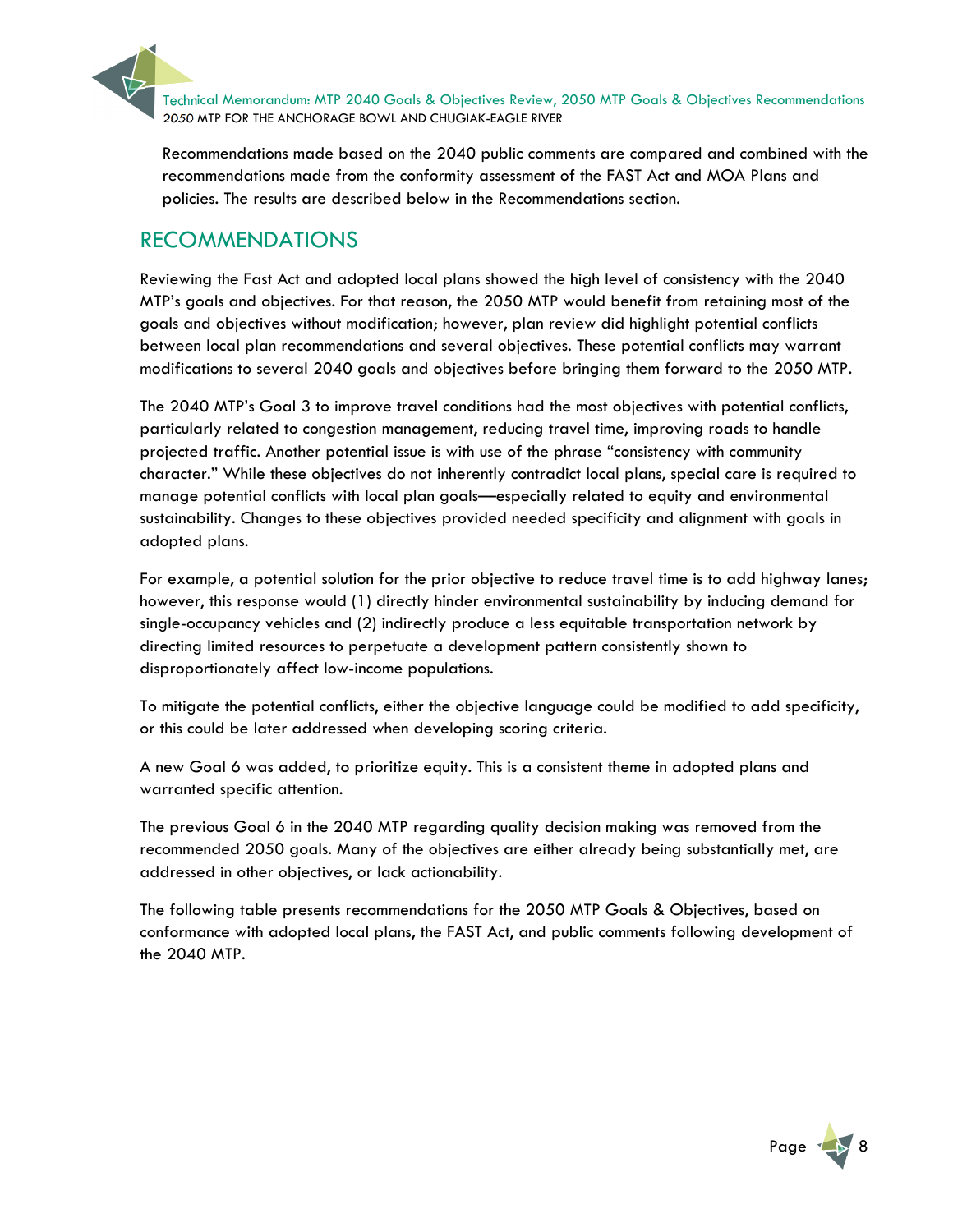| <b>AMATS 2040 MTP Goals &amp;</b><br><b>Objectives</b>                                                                                                                                                                                                                                                                                                                                                                                                                                                                       | <b>Public Comments</b>                                                                                                                                                                                                                                                                                                                                                                                                                                                                                           | <b>Plan Conformance</b>                                                                                                                                                                                                                                                                                                                                                                                                                                                                                                                                                                                                                                                                                                                                                                                                                                                                                                                                                                                                                                                        | <b>FAST Act</b><br>Conformance                                                                                                                                                                                                                             | Draft 2050 MTP Goals &<br><b>Objectives</b>                                                                                                                                                                                                                                                                                                                                                                                                                                                                                                     |
|------------------------------------------------------------------------------------------------------------------------------------------------------------------------------------------------------------------------------------------------------------------------------------------------------------------------------------------------------------------------------------------------------------------------------------------------------------------------------------------------------------------------------|------------------------------------------------------------------------------------------------------------------------------------------------------------------------------------------------------------------------------------------------------------------------------------------------------------------------------------------------------------------------------------------------------------------------------------------------------------------------------------------------------------------|--------------------------------------------------------------------------------------------------------------------------------------------------------------------------------------------------------------------------------------------------------------------------------------------------------------------------------------------------------------------------------------------------------------------------------------------------------------------------------------------------------------------------------------------------------------------------------------------------------------------------------------------------------------------------------------------------------------------------------------------------------------------------------------------------------------------------------------------------------------------------------------------------------------------------------------------------------------------------------------------------------------------------------------------------------------------------------|------------------------------------------------------------------------------------------------------------------------------------------------------------------------------------------------------------------------------------------------------------|-------------------------------------------------------------------------------------------------------------------------------------------------------------------------------------------------------------------------------------------------------------------------------------------------------------------------------------------------------------------------------------------------------------------------------------------------------------------------------------------------------------------------------------------------|
| <b>Goal 1: Preserve the Existing System</b><br>Maintain the transportation system in a state<br>of good repair.<br>1A. Maintain and rehabilitate the<br>existing transportation system to<br>achieve and maintain a state of good<br>repair for all modes.                                                                                                                                                                                                                                                                   | N/A                                                                                                                                                                                                                                                                                                                                                                                                                                                                                                              | <b>Conforms</b><br>Anchorage 2020<br>Transportation Design & Maintenance Goal & Mobility and Access<br>Goal<br>Policies 37 & 38; design, construct and maintain roadways or<br>$\bullet$<br>ROW to promote and enhance connectivity and accommodate<br>multi-modal transportation. Implementation strategies include<br>street standards, LOS standards, snow removal and management,<br>CIP process.<br>Chugiak-Eagle River Comp Plan<br>Provide public facilities and services that are located, designed<br>$\bullet$<br>and maintained to accommodate current and future needs of the<br>area in an effective, cost-efficient and timely manner.<br><b>AMATS Non-Motorized Plan</b><br>Goal 4: Optimize maintenance for all seasons.<br>$\bullet$<br>Objective 4.II: Prioritize winter maintenance on the most traveled<br>$\bullet$<br>routes.<br>Objective 4.IV: Prioritize winter maintenance to improve access<br>to public transportation facilities.                                                                                                                 | <b>Conforms</b><br>Planning Factor (h):<br>Emphasize the<br>preservation of the<br>existing<br>transportation<br>system.                                                                                                                                   | <b>Goal 1: Preserve Existing</b><br><b>Infrastructure</b><br>Maintain transportation infrastructure in a<br>state of good repair.<br>1A. Maintain and rehabilitate existing<br>infrastructure to achieve and preserve a<br>state of good repair with effective<br>usability for all modes year-round.                                                                                                                                                                                                                                           |
| <b>Goal 2: Improve Safety</b><br>Increase the safety and security of the<br>transportation network.<br>2A. Reduce vehicle, pedestrian, and<br>bicyclist crashes, especially those<br>resulting in traffic fatalities and<br>serious injuries<br>2B. Decrease emergency response<br>time.<br>2C. Reduce vulnerability and increase<br>resiliency of transportation<br>infrastructure from natural hazards<br>and disasters.<br>2D. Minimize conflicts between freight<br>and other motorized and non-<br>motorized travelers. | Some goals include components that<br>could be applied in a conflicting manner:<br>2A, 2B, and 2D are all under the same<br>"Improve Safety" but depending on how<br>2B and 2D are addressed could result in<br>conflicting changes to infrastructure (ex.<br>decreased emergency response time by<br>widening lanes and turning radii,<br>removing speed humps etc. are negative<br>impacts for nonmotorized users)<br>Add 2E. Provide secondary routes for<br>evacuation and other life/safety<br>requirements | <b>Conforms</b><br>Anchorage 2020<br>• Transportation Design & Maintenance Goal.<br>Policy 31; Provide safe and efficient freight routes that minimize<br>impacts on neighborhoods.<br>Chugiak-Eagle River Comp Plan<br>Ensure development of a transportation network that provides an<br>$\bullet$<br>acceptable level of service, maximizes safety, minimizes<br>environmental impacts, provides alternate transportation types<br>and is compatible with planned land use patterns.<br>Spenard Corridor Plan<br>Goal 8: Create a safe pedestrian and bike network.<br>$\bullet$<br>Goal 10: Accommodate safe and balanced roadway access.<br>$\bullet$<br>Policy 2.18: While regional auto travel must be accommodated,<br>$\bullet$<br>the circulation system should be designed to minimize conflicts<br>with pedestrians, bicycles and vehicles.<br>Policy 2.19: Vehicular infrastructure should be designed to slow<br>$\bullet$<br>traffic speeds, and accommodate transportation network<br>company (TNC) and taxi pickup and freight delivery where<br>appropriate. | <b>Conforms</b><br>Planning Factor (b):<br>Increase the safety<br>of the<br>transportation<br>system for<br>motorized and<br>nonmotorized users.<br>Planning Factor (c):<br>of the<br>transportation<br>system for<br>motorized and<br>nonmotorized users. | <b>Goal 2: Improve Safety &amp; Security</b><br>Provide safer and more secure places to<br>live, walk, bike, ride the bus, and drive.<br>2A. Reduce the number and severity of<br>vehicle, pedestrian, bicycle, motorcycle,<br>and commercial vehicle crashes and<br>fatalities.<br>2B. Reduce barriers to timely emergency<br>response.<br>Increase the security $\int$ Cut: Addressed in Goals 5 & 6<br>2C. Minimize conflicts between different<br>modes of travel, reduce unsafe behaviors,<br>and increase attentiveness and<br>awareness. |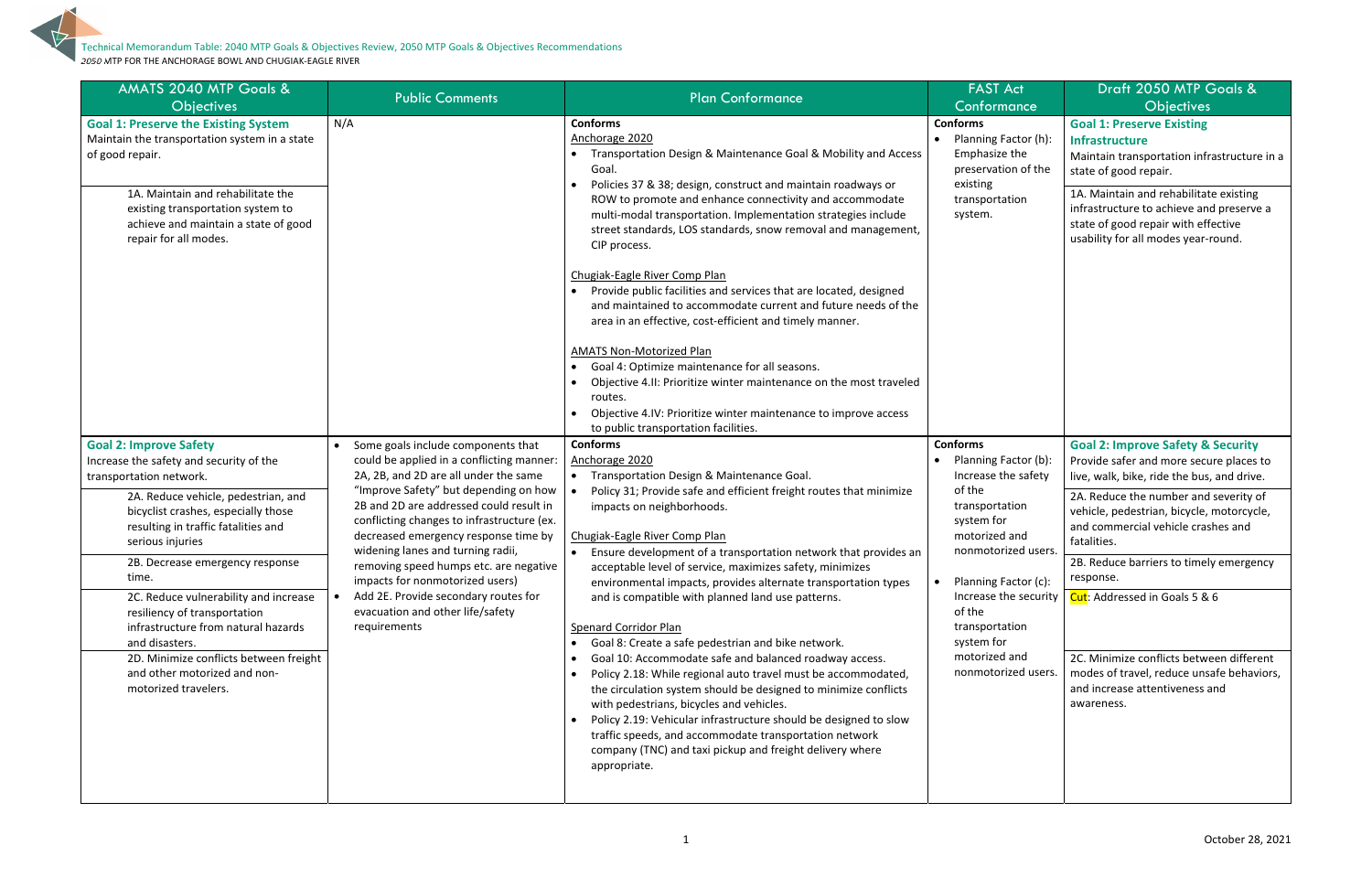|                                                              |                                                                                      | <b>AMATS Non-Motorized Plan</b>                                             |                                           |                                                                          |
|--------------------------------------------------------------|--------------------------------------------------------------------------------------|-----------------------------------------------------------------------------|-------------------------------------------|--------------------------------------------------------------------------|
|                                                              |                                                                                      | Goal 3: Improve safety and security.                                        |                                           |                                                                          |
|                                                              |                                                                                      |                                                                             |                                           |                                                                          |
|                                                              |                                                                                      | Transit on the Move                                                         |                                           |                                                                          |
|                                                              |                                                                                      | Improve security at bus stops and on buses.                                 |                                           |                                                                          |
| <b>Goal 3: Improve Travel Conditions</b>                     | Consider adding criteria to give                                                     | <b>Conforms</b>                                                             | <b>Conforms</b>                           | <b>Goal 3: Improve Mobility Options</b>                                  |
| Develop an efficient multi-modal                             | additional priority to proposed projects                                             | Anchorage 2020                                                              | Planning Factor (d):                      | Support an efficient, reliable and                                       |
| transportation system to reduce congestion,                  | that connect everyday destinations                                                   | • Mobility and Access Goal.                                                 | Increase the                              | connected transportation system that                                     |
| promote accessibility, and improve system                    | (home, school, work, stores, and parks)                                              | Commercial, Industrial, Institutional, and Transportation Uses<br>$\bullet$ | accessibility and                         | allows people to succeed by equitably                                    |
| reliability.                                                 | with physically active friendly routes.                                              | Goal.                                                                       | mobility of people                        | improving access and mobility to all                                     |
|                                                              | Match up with 2040 LUP policies or<br>$\circ$                                        | <b>Transportation Choices Goal.</b><br>$\bullet$                            | and for freight.                          | activities.                                                              |
| 3A. Decrease travel time.                                    | special land use features? Match up                                                  | Policy 30: Transportation and land-use policies and programs<br>$\bullet$   |                                           | Cut: Too vague and potentially conflicts                                 |
|                                                              | with TIP criteria?                                                                   | shall include multi-modal and intermodal access, including                  | Planning Factor (f):                      | with goals 5 & 6. Addressed more                                         |
|                                                              | Some goals include components that                                                   | commuter rail and transit service, pedestrian-to-transit linkages,          | Enhance the                               | specifically in Goal 3 according to adopted                              |
|                                                              | could be applied in a conflicting manner:                                            | congestion management and roadway improvements, etc.                        | integration and                           | plans and public comments.                                               |
|                                                              | 3A, 3B, 3E, 3H                                                                       |                                                                             | connectivity of the                       |                                                                          |
| 3B. Improve, as necessary,                                   | Since 3A and 3H don't mention "all<br>$\circ$                                        | Chugiak-Eagle River Comp Plan                                               | transportation                            | Cut: Redundant; safety is covered in Goal                                |
| expressway, arterial, and collector                          | modes" and have historically not been                                                | Encourage transit access in the urban zoning districts by providing         | system, across and                        | 2, and efficiency is covered elsewhere in                                |
| roads and intersections to safely and                        | used to make expedient bike and ped                                                  | maintained sidewalks, pathways or trails.                                   | between modes, for                        | Goal 3.                                                                  |
| efficiently handle projected traffic.                        | connections, they appear to complete                                                 | Improve, as necessary, expressway, arterial and collector roads to          | people and freight.                       |                                                                          |
| 3C. Establish an adequate number of                          | with 3E.                                                                             | safely and efficiently handle projected traffic.                            |                                           | Cut: Not something AMATS can directly                                    |
| access points from subdivisions to                           | If 3A, 3B and 3H are implemented to<br>$\circ$<br>prioritize moving vehicles per the | Provide connectivity to and between subdivisions where<br>$\bullet$         | Planning Factor (g):<br>Promote efficient | affect, and other goals and objectives                                   |
| adjacent higher-order streets.                               | historic precedent, the result is a net                                              | important to accommodate normal as well as emergency traffic,               |                                           | capture the intent of this (e.g. 2B)                                     |
|                                                              | negligible increase or even a decrease                                               | recognizing physical environmental constraints and the need to              | system<br>management and                  |                                                                          |
| 3D. Improve the existing<br>transportation system efficiency | in bike, ped and transit use.                                                        | minimize cut-through traffic within residential neighborhoods.              | operation.                                | 3A. Improve the existing transportation<br>system efficiency through the |
| through the implementation of                                | Lumping these aspects into the same<br>$\circ$                                       | <b>Spenard Corridor Plan</b>                                                |                                           | implementation of effective and                                          |
| effective and innovative                                     | goal makes it difficult for the public                                               | Goal 4: Enhance and protect neighborhoods surrounding Spenard<br>$\bullet$  |                                           | innovative Transportation System                                         |
| transportation system management                             | and local agencies to understand                                                     | Road. This includes improving pedestrian and bicycle                        |                                           | Management (TSM), Transportation                                         |
| (TSM), transportation demand                                 | whether a project will measurably                                                    | connections.                                                                |                                           | Demand Management (TDM), and                                             |
| management (TDM), and Intelligent                            | enhance travel for non-motorized                                                     | Goal 7: Connect Spenard to Greater Anchorage.<br>$\bullet$                  |                                           | Intelligent Transportation System (ITS)                                  |
| Transportation System (ITS) strategies.                      | users, or simply keep vehicles moving.                                               | Policy 2.12: Efficient multi-modal transportation systems in the            |                                           | strategies.                                                              |
|                                                              | 3E. Increase walking, biking and transit                                             | Spenard Corridor (bicycle, pedestrian, transit, freight and motor           |                                           |                                                                          |
| 3E. Promote bicycle, pedestrian and                          | use for residents and non-residents.                                                 | vehicles) should enhance Anchorage's regional circulation                   |                                           | 3B. Provide transportation facilities to                                 |
| transit use.                                                 | (measures include increases of trips by X)                                           | network.                                                                    |                                           | encourage and accommodate pedestrian                                     |
|                                                              | percentages).                                                                        |                                                                             |                                           | and bicycle travel.                                                      |
| 3F. Improve accessibility to major                           | 3F. add "Town and Regional Centers' to                                               | <b>AMATS Non-Motorized Plan</b>                                             |                                           | 3C. Implement transportation facilities                                  |
| education, recreation, employment,                           | tie in with our Comp Plan phrasing.                                                  | General: ensure improvements within the bicycle and pedestrian<br>$\bullet$ |                                           | that are appropriate for the intended                                    |
| commercial, health care and other                            | Amend Goal 3 to replace 'reduce<br>$\bullet$                                         | networks follow proposed design guidelines.                                 |                                           | adjacent land use.                                                       |
| public facilities.                                           | congestion' with 'reduce travel time'.                                               | Goal 2: Promote and improve health and quality of life.<br>$\bullet$        |                                           |                                                                          |
| 3G. Enhance the physical connectivity                        | AMATS staff response: congestion is<br>$\circ$                                       | Goal 5: Connect communities through all modes to all<br>$\bullet$           |                                           | 3D. Enhance the connectivity of the                                      |
| between neighborhoods by increasing                          | an area of focus that we are required                                                | destinations.                                                               |                                           | existing street network, minimizing                                      |
| the number of roadway, pedestrian,                           | to account for in our planning process                                               |                                                                             |                                           | barriers and disconnections of the existing                              |
| bicycle and transit connections.                             | as required by FHWA. This needs to                                                   | Transit on the Move                                                         |                                           | roadways, and improving multi-modal                                      |
|                                                              | stay.                                                                                | Increase transit access to jobs/residents.                                  |                                           | access to activity centers.                                              |
|                                                              |                                                                                      |                                                                             |                                           |                                                                          |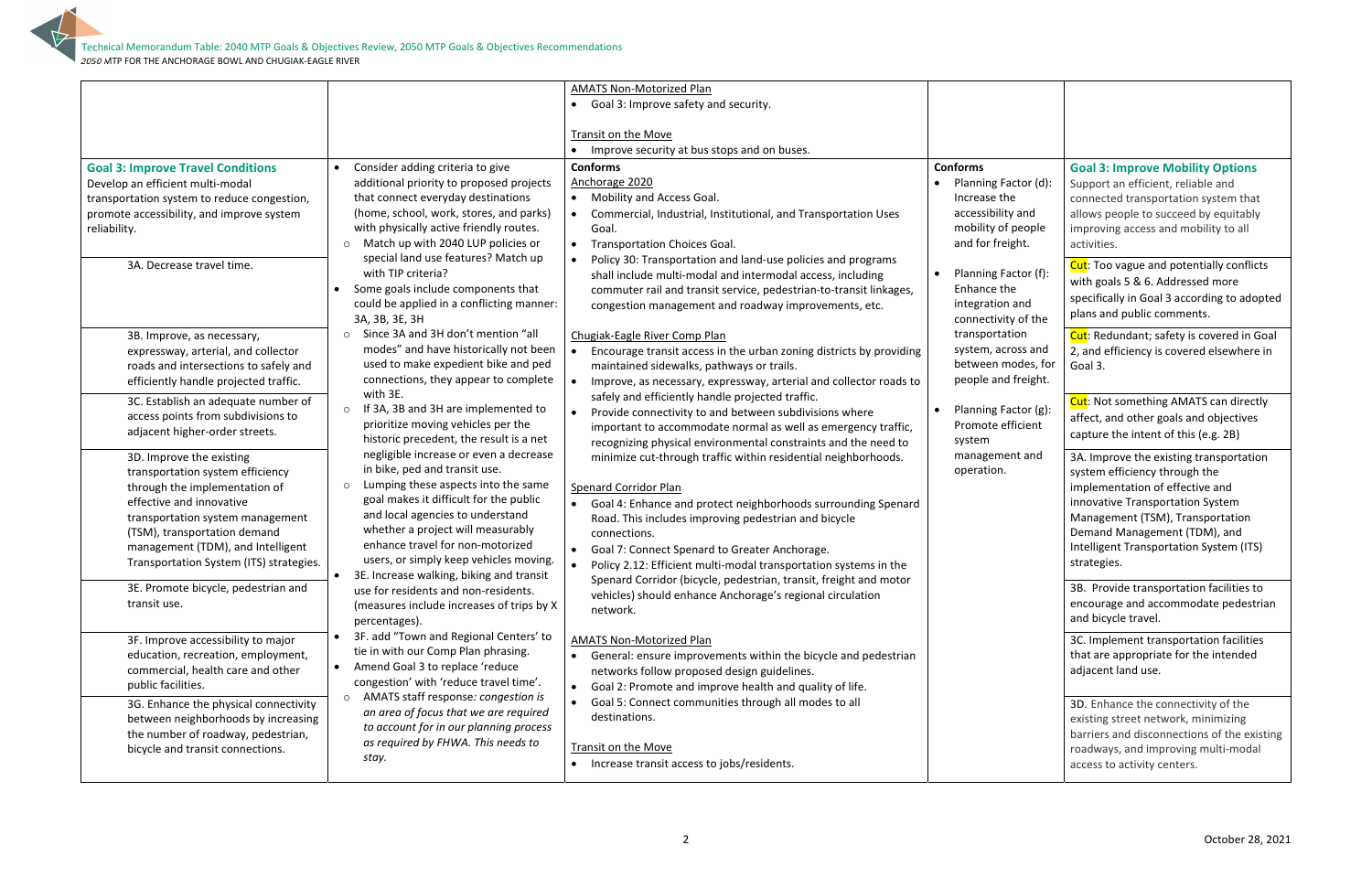

Technical Memorandum Table: 2040 MTP Goals & Objectives Review, 2050 MTP Goals & Objectives Recommendations 2050 MTP FOR THE ANCHORAGE BOWL AND CHUGIAK‐EAGLE RIVER

3H. Design and maintain multimodal facilities to accommodate winter mobility.

Cut: AMATS cannot affect this.

**Cut**: Addressed more specifically throughout Goal 3

| 3H. Reduce congestion.                                                                                             | 'Improve travel conditions' is too<br>$\bullet$<br>vehicle-focused and should be re-<br>written to improve access and<br>connectivity for pedestrians, bicyclists<br>and transit users. | Increase seasonal accessibility of bus stops.<br>$\bullet$<br>Decrease wait time for transit.<br>$\bullet$<br>Expand transit service.<br>$\bullet$<br>Improve transit travel time.<br>$\bullet$<br>Improve on-time performance.<br>$\bullet$                                                                                                                                                                                                                                                                                                                                                                                              |
|--------------------------------------------------------------------------------------------------------------------|-----------------------------------------------------------------------------------------------------------------------------------------------------------------------------------------|-------------------------------------------------------------------------------------------------------------------------------------------------------------------------------------------------------------------------------------------------------------------------------------------------------------------------------------------------------------------------------------------------------------------------------------------------------------------------------------------------------------------------------------------------------------------------------------------------------------------------------------------|
| 3I. Reduce the passenger vehicle miles<br>traveled (VMT) and passenger vehicle<br>hours traveled (VHT) per capita. | Objectives around increasing access<br>$\bullet$<br>should prioritize access for people on<br>foot, bike and bus. Those modes are<br>available to non-drivers, which includes           | Decrease number of missed trips.<br>$\bullet$<br>Increase amenities at bus stops.<br><b>Potential Conflicts</b>                                                                                                                                                                                                                                                                                                                                                                                                                                                                                                                           |
| 3J. Increase competitiveness of<br>transit.                                                                        | the young, elderly and non-drivers.<br>(focus on the non-single occupant<br>vehicle).                                                                                                   | Anchorage 2020<br>Policy 33: The Municipality shall improve public transportation<br>$\bullet$<br>service between residential areas and employment, medical,                                                                                                                                                                                                                                                                                                                                                                                                                                                                              |
| 3K. Improve year-round mobility.                                                                                   |                                                                                                                                                                                         | educational, and recreational centers.<br>Chugiak-Eagle River Comp Plan                                                                                                                                                                                                                                                                                                                                                                                                                                                                                                                                                                   |
| 3L. Improve incident clearance time.<br>3M. Improve system reliability for all<br>modes.                           |                                                                                                                                                                                         | Ensure development of a transportation network that provides an<br>acceptable level of service, maximizes safety, minimizes<br>environmental impacts, provides alternate transportation types<br>and is compatible with planned land use patterns.                                                                                                                                                                                                                                                                                                                                                                                        |
|                                                                                                                    |                                                                                                                                                                                         | MTP 2040<br>Goal 5: Promote Environmental Sustainability.<br>$\bullet$                                                                                                                                                                                                                                                                                                                                                                                                                                                                                                                                                                    |
|                                                                                                                    |                                                                                                                                                                                         | <b>Spenard Corridor Plan</b><br>Goal 1: Support transit and increase ridership. This states a clear<br>$\bullet$<br>preference for transit investment. Along this corridor, Objectives<br>3A, 3B, and 3H must prioritize projects that promote transit use<br>instead of personal vehicle use.<br>Policy 2.8: To the extent feasible, walkability should be<br>$\bullet$<br>maximized along all public streets by decreasing the amount of<br>right-of-way dedicated to vehicular travel.<br>Policy 2.9: Traffic calming measures should be employed where<br>$\bullet$<br>appropriate to slow traffic and make walking more comfortable. |
|                                                                                                                    |                                                                                                                                                                                         | <b>AMATS Non-Motorized Plan</b><br>Goal 1: Increase the use of the non-motorized system.                                                                                                                                                                                                                                                                                                                                                                                                                                                                                                                                                  |

3E. Manage congestion to support land use goals and facility efficiency while avoiding unwanted induced demand impacts.

3F. Reduce the passenger vehicle miles traveled (VMT) and passenger vehicle hours traveled (VHT) per capita.

3G. Support the operation of safe and efficient scheduled transit services that minimize travel times and distances.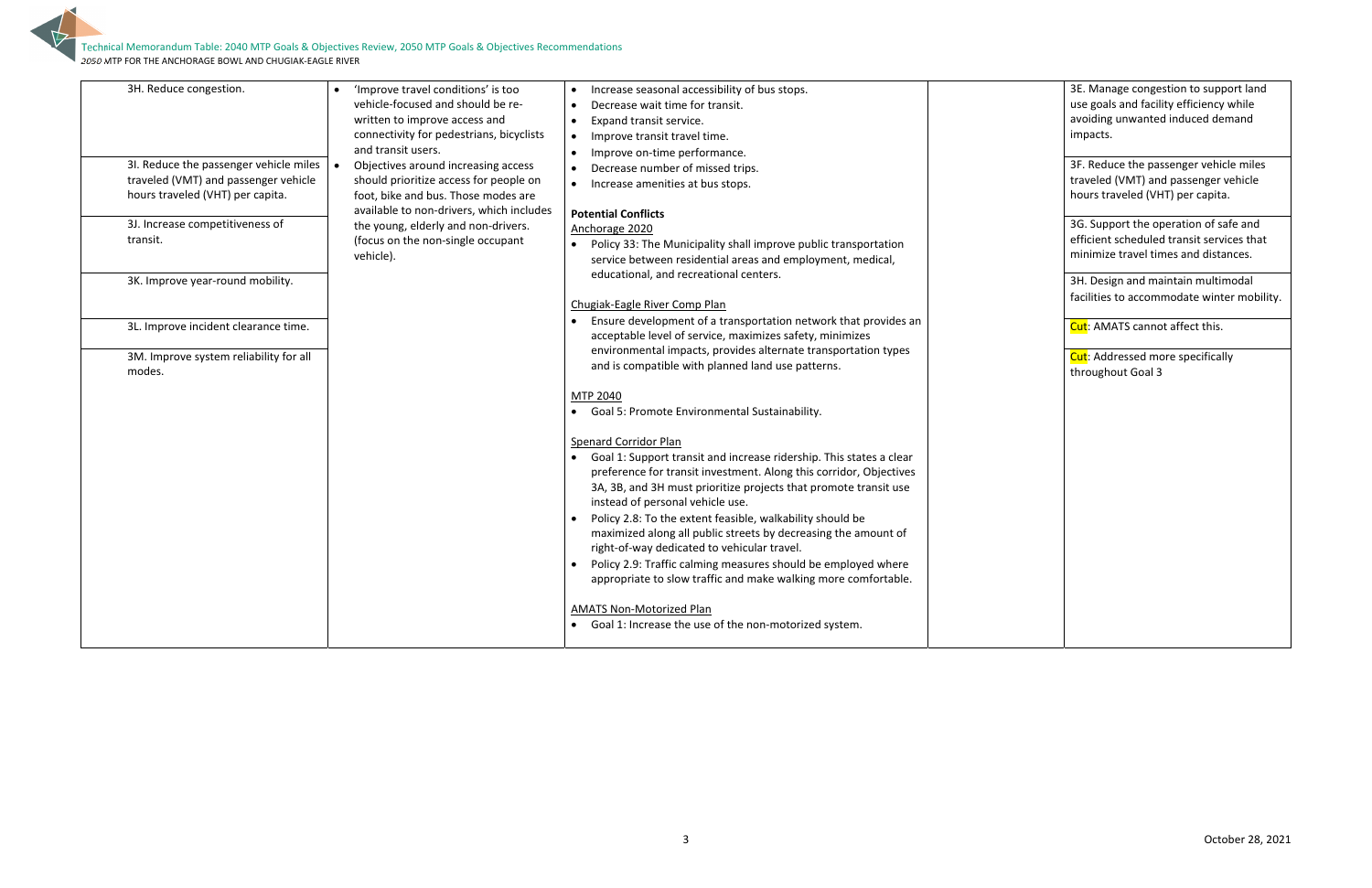

| ; Factor (a):<br>the<br>ic vitality of<br>opolitan<br>area,<br>ly by<br>global<br>tiveness,<br>vity and<br>у.<br>Factor (j):<br>travel and | <b>Goal 4: Support the Economy</b><br>Develop a transportation system that<br>supports a thriving, sustainable, broad-<br>based economy.<br>4A. Enhance intermodal capabilities and<br>optimize the transportation system to<br>meet the needs of the Port of Alaska, Ted<br>Stevens Anchorage International Airport,<br>the Alaska Railroad, the military bases,<br>and other employment centers and<br>industrial and commercial areas, while<br>maintaining compatibility with the Land<br>Use Plan.<br>4B. Attract community investment and<br>tourism through improved transportation<br>system accessibility, aesthetics, and<br>wayfinding.<br>4C. Promote an adaptable transportation<br>system that supports the local and<br>regional economy and job growth.<br>4D. Plan and facilitate regional policy<br>development for new technology, such as<br>autonomous and electrical vehicles.<br>Cut: Combined with 4B<br>4E. Match street design to local land use<br>goals by applying the Context Sensitive<br>Solutions and Complete Streets policies. |
|--------------------------------------------------------------------------------------------------------------------------------------------|-------------------------------------------------------------------------------------------------------------------------------------------------------------------------------------------------------------------------------------------------------------------------------------------------------------------------------------------------------------------------------------------------------------------------------------------------------------------------------------------------------------------------------------------------------------------------------------------------------------------------------------------------------------------------------------------------------------------------------------------------------------------------------------------------------------------------------------------------------------------------------------------------------------------------------------------------------------------------------------------------------------------------------------------------------------------|
|                                                                                                                                            | <b>Goal 5: Promote a Healthy</b>                                                                                                                                                                                                                                                                                                                                                                                                                                                                                                                                                                                                                                                                                                                                                                                                                                                                                                                                                                                                                                  |
| Factor (e):<br>and<br>the<br>nent,<br>energy ؛<br>ation,<br>the quality<br>nd promote<br>ncy                                               | <b>Environment</b><br>Protect, preserve, and enhance the<br>natural environment to promote<br>sustainability and public health.<br>Moved to Goal 6                                                                                                                                                                                                                                                                                                                                                                                                                                                                                                                                                                                                                                                                                                                                                                                                                                                                                                                |
|                                                                                                                                            |                                                                                                                                                                                                                                                                                                                                                                                                                                                                                                                                                                                                                                                                                                                                                                                                                                                                                                                                                                                                                                                                   |

| <b>Goal 4: Support the Economy</b><br>Develop a transportation system that supports<br>a thriving, sustainable, broad-based economy.<br>4A. Optimize the transportation<br>system to meet the needs of the Port<br>of Alaska, Ted Stevens Anchorage<br>International Airport, the Alaska<br>Railroad, the military bases,<br>employment centers, and industrial<br>and commercial areas, as well as<br>enhancing intermodal capabilities.<br>4B. Enhance travel and tourism. | Add to 4A "Land Use Plan."                                                                                                                                                                                                                                                                                                                                                     | <b>Conforms</b><br>Anchorage 2020<br><b>Economic Viability Goal.</b><br>$\bullet$<br>Policy 33: The Municipality shall improve public transportation<br>service between residential areas and employment, medical,<br>educational, and recreational centers.<br>Chugiak-Eagle River Comp Plan<br>Minimize residential and business relocations resulting from<br>transportation projects.<br><b>Anchorage Climate Action Plan</b><br>Improve transit options and non-motorized accessibility to major<br>centers.<br>Spenard Corridor Plan<br>Goal 14: Create a climate for investment. | <b>Conforms</b><br>• Planning Factor (a):<br>support the<br>economic vitality of<br>the metropolitan<br>planning area,<br>especially by<br>enabling global<br>competitiveness,<br>productivity and<br>efficiency.<br>Planning Factor (j):<br>$\bullet$<br>enhance travel and<br>tourism. | <b>Goal 4: Support the Economy</b><br>Develop a transportation system that<br>supports a thriving, sustainable, broad-<br>based economy.<br>4A. Enhance intermodal capabilities an<br>optimize the transportation system to<br>meet the needs of the Port of Alaska, T<br>Stevens Anchorage International Airpor<br>the Alaska Railroad, the military bases,<br>and other employment centers and<br>industrial and commercial areas, while<br>maintaining compatibility with the Land<br>Use Plan.<br>4B. Attract community investment and<br>tourism through improved transportati<br>system accessibility, aesthetics, and<br>wayfinding. |
|------------------------------------------------------------------------------------------------------------------------------------------------------------------------------------------------------------------------------------------------------------------------------------------------------------------------------------------------------------------------------------------------------------------------------------------------------------------------------|--------------------------------------------------------------------------------------------------------------------------------------------------------------------------------------------------------------------------------------------------------------------------------------------------------------------------------------------------------------------------------|-----------------------------------------------------------------------------------------------------------------------------------------------------------------------------------------------------------------------------------------------------------------------------------------------------------------------------------------------------------------------------------------------------------------------------------------------------------------------------------------------------------------------------------------------------------------------------------------|------------------------------------------------------------------------------------------------------------------------------------------------------------------------------------------------------------------------------------------------------------------------------------------|---------------------------------------------------------------------------------------------------------------------------------------------------------------------------------------------------------------------------------------------------------------------------------------------------------------------------------------------------------------------------------------------------------------------------------------------------------------------------------------------------------------------------------------------------------------------------------------------------------------------------------------------|
| 4C. Promote a dynamic transportation<br>system that supports the local and<br>regional economy and job growth.                                                                                                                                                                                                                                                                                                                                                               |                                                                                                                                                                                                                                                                                                                                                                                | Goal 15: Focus on strategic economic development efforts.<br>Policy 2.31: Public infrastructure improvements that encourage<br>private sector investment should be prioritized.                                                                                                                                                                                                                                                                                                                                                                                                         |                                                                                                                                                                                                                                                                                          | 4C. Promote an adaptable transportation<br>system that supports the local and<br>regional economy and job growth.                                                                                                                                                                                                                                                                                                                                                                                                                                                                                                                           |
| 4D. Set policy and plan for new<br>technology such as autonomous<br>vehicles and electrical vehicles.                                                                                                                                                                                                                                                                                                                                                                        |                                                                                                                                                                                                                                                                                                                                                                                |                                                                                                                                                                                                                                                                                                                                                                                                                                                                                                                                                                                         |                                                                                                                                                                                                                                                                                          | 4D. Plan and facilitate regional policy<br>development for new technology, such<br>autonomous and electrical vehicles.                                                                                                                                                                                                                                                                                                                                                                                                                                                                                                                      |
| 5H. Enhance aesthetics through<br>transportation improvements<br>consistent with community character.                                                                                                                                                                                                                                                                                                                                                                        |                                                                                                                                                                                                                                                                                                                                                                                |                                                                                                                                                                                                                                                                                                                                                                                                                                                                                                                                                                                         |                                                                                                                                                                                                                                                                                          | Cut: Combined with 4B                                                                                                                                                                                                                                                                                                                                                                                                                                                                                                                                                                                                                       |
| 51. Match street design to the use and<br>character of the<br>community/neighborhood through<br>Complete Streets, recognizing that<br>characters may vary from primarily<br>commercial to primarily residential<br>and from primarily urban to primarily<br>rural                                                                                                                                                                                                            |                                                                                                                                                                                                                                                                                                                                                                                |                                                                                                                                                                                                                                                                                                                                                                                                                                                                                                                                                                                         |                                                                                                                                                                                                                                                                                          | 4E. Match street design to local land us<br>goals by applying the Context Sensitive<br>Solutions and Complete Streets policies                                                                                                                                                                                                                                                                                                                                                                                                                                                                                                              |
| <b>Goal 5: Promote Environmental</b><br><b>Sustainability</b><br>In developing the transportation network,<br>protect, preserve, and enhance the<br>community's natural and built environment<br>and quality of life, including the equity of all<br>users and social justice, while considering our<br>northern climate and supporting planned land<br>use patterns.<br>5A. Promote transportation<br>improvements that provide for the                                     | In the goal 5 narrative explicitly include<br>"public transportation."<br>AMATS response: this is not the<br>$\circ$<br>correct place for that. Public<br>Transportation would be better served<br>under economic and a possible new<br>goal that deals with equity (split Goal<br>5 into two separate goals, one for<br>actual physical<br>environment/infrastructure and one | <b>Conforms</b><br>Anchorage 2020<br>Transportation Design and Maintenance: A safe, energy-efficient<br>transportation system that is designed and maintained for year-<br>round use and that respects the integrity of Anchorage's natural<br>and built northern environment.<br>Chugiak-Eagle River Comp Plan<br>Ensure that natural systems are protected, maintained, and<br>$\bullet$<br>enhanced.                                                                                                                                                                                 | <b>Conforms</b><br>• Planning Factor (e):<br>Protect and<br>enhance the<br>environment,<br>promote energy<br>conservation,<br>improve the quality<br>of life, and promote<br>consistency<br>between                                                                                      | <b>Goal 5: Promote a Healthy</b><br><b>Environment</b><br>Protect, preserve, and enhance the<br>natural environment to promote<br>sustainability and public health.<br>Moved to Goal 6                                                                                                                                                                                                                                                                                                                                                                                                                                                      |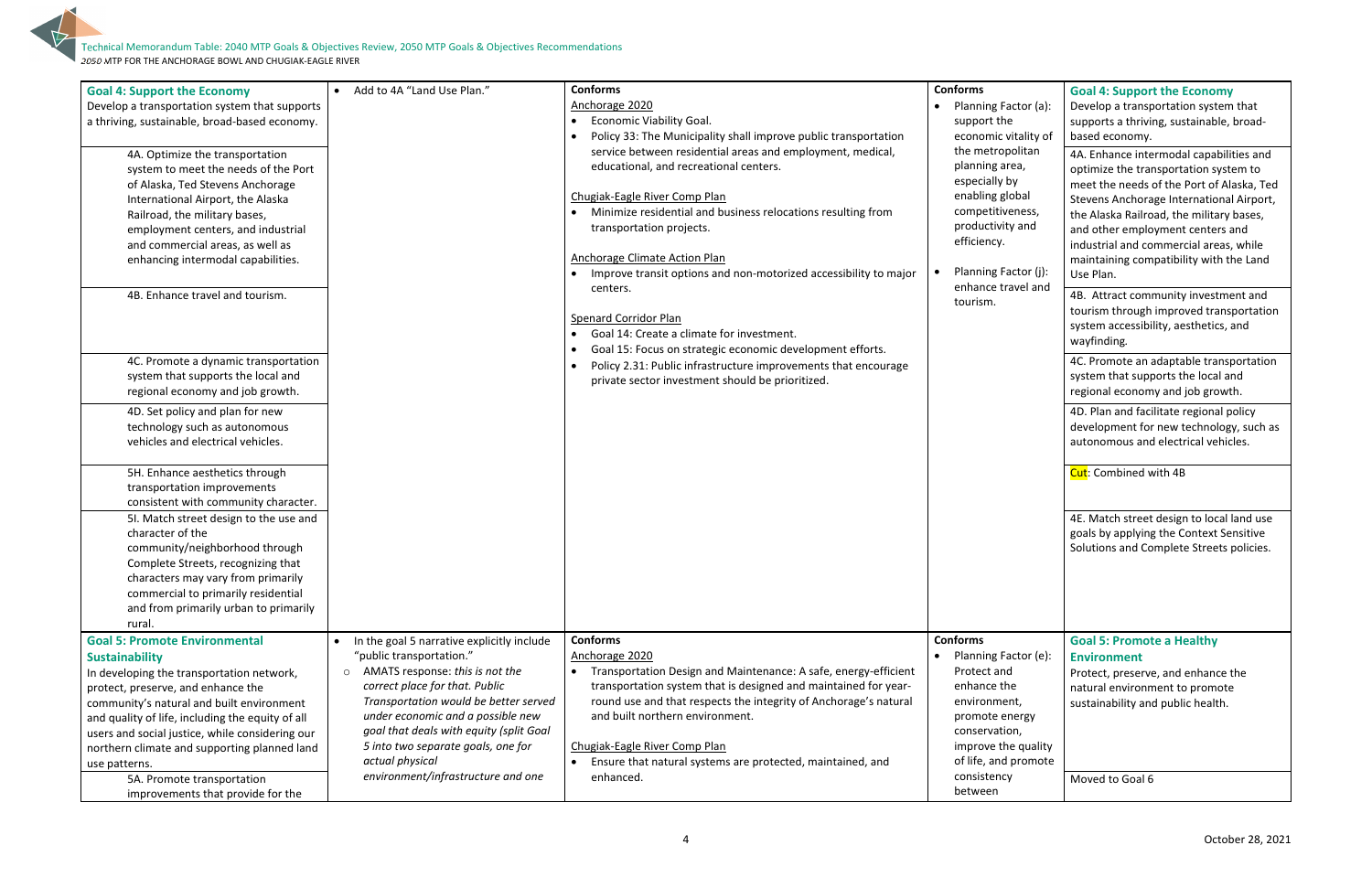5

| sportation<br>ovements and |                                            |
|----------------------------|--------------------------------------------|
| e and local                | 5A. Improve air quality and reduce         |
| ned growth and<br>ıomic    | greenhouse gas emissions.                  |
| lopment                    | 5B. Increase community resiliency to       |
| erns.                      | climate change impacts.                    |
|                            | 5C. Coordinate transportation and land     |
| ning Factor (i):           | use planning to support intermodal         |
| ove the                    | connections that reduce reliance on auto   |
| iency and                  | trips and encourage active transportation. |
| bility of the              | Cut: Addressed in 3K                       |
| sportation                 |                                            |
| em and reduce              |                                            |
| itigate                    | Moved to Goal 6                            |
| mwater impacts<br>urface   |                                            |
| sportation.                |                                            |
|                            |                                            |
|                            | 5D. Support context-sensitive design       |
|                            | standards in order ensure transportation   |
|                            | system compatibility with the natural      |
|                            | environment.                               |
|                            |                                            |
|                            | Moved to Goal 4                            |
|                            |                                            |
|                            | Moved to Goal 4                            |
|                            |                                            |
|                            |                                            |
|                            |                                            |
|                            |                                            |
|                            |                                            |
|                            |                                            |
|                            |                                            |
|                            | 5E. Promote healthy lifestyles through     |
|                            | increased active transportation.           |
|                            |                                            |
|                            |                                            |
|                            |                                            |
|                            |                                            |

| needs of traditionally underserved     | for equity, social and environmental                    | Chugiak-Eagle River Comp Plan                                                  | transportation        |
|----------------------------------------|---------------------------------------------------------|--------------------------------------------------------------------------------|-----------------------|
| populations.                           | justice, etc.)                                          | Ensure that development plans adequately address or offset                     | improvements          |
| 5B. Preserve and improve air quality   | Add 5J. "Consider public transit's role in<br>$\bullet$ | impacts on the environment.                                                    | State and local       |
| to maintain the health and welfare of  | environmental sustainability and social                 |                                                                                | planned growt         |
| citizens.                              | justice as an alternative or component                  | <b>Anchorage Climate Action Plan</b>                                           | economic              |
| 5C. Reduce or mitigate storm water     | of all transportation projects."                        | Improve transit options and non-motorized accessibility to major<br>$\bullet$  | development           |
| impacts of surface transportation.     | Add policy: "Maximize opportunities for                 | centers.                                                                       | patterns.             |
| 5D. Use coordinated transportation     | transit operating funds through federal                 | Transition to vehicles that are highly efficient and run on low-               |                       |
| and land use planning techniques that  | sources" and develop other actions or                   | carbon and renewable energy fuels.                                             | <b>Planning Facto</b> |
| support intermodal connections to      | policy items to implement as                            |                                                                                | Improve the           |
| reduce reliance on auto trips.         | appropriate.                                            | Spenard Corridor Plan                                                          | resiliency and        |
| 5E. Coordinate transportation and      | AMATS response: as AMATS has no<br>$\circ$              | Goal 13: Prioritize sustainability and resilience.                             | reliability of th     |
| land use decisions to support livable  | ability to fund public transit, this would              | Policy 2.25: All projects should consider opportunities to reduce<br>$\bullet$ | transportation        |
| northern communities.                  | not be a good idea. We can't look at                    | energy consumption, conserve resources and minimize negative                   | system and red        |
| 5F. Minimize adverse impacts on        | transit as an alternative if it will never              | environmental impacts.                                                         | or mitigate           |
| existing communities, such as          | be funded. This doesn't work when                       |                                                                                | stormwater im         |
| neighborhood through-traffic           | AMATS isn't funding transit, the State                  | AMATS Non-Motorized Plan                                                       | of surface            |
| movements, speeding, noise, and light  | is not funding transit, nor is the MOA                  | General: any improvements that create a mode shift from                        | transportation        |
| pollution, etc.                        | at the levels needed to accomplish this.                | personal vehicle use to active transportation help reduce                      |                       |
| 5G. Minimize and mitigate impacts on   | We can try to add something about                       | greenhouse gas emissions.                                                      |                       |
| the natural environment, such as       | helping with air quality by supporting                  |                                                                                |                       |
| water resources, fish and wildlife     | transportation and land use                             | Transit on the Move                                                            |                       |
| habitat, watersheds and wetlands,      | improvements that focus on transit.                     | General: any improvements that create a mode shift from                        |                       |
| and parklands.                         | Edit goal to read: Develop a<br>$\bullet$               | personal vehicle use to transit use help reduce greenhouse gas                 |                       |
| 5H. Enhance aesthetics through         | transportation network that protects                    | emissions.                                                                     |                       |
| transportation improvements            | and enhances the natural and built                      |                                                                                |                       |
| consistent with community character.   | environment with a focus on quality of                  |                                                                                |                       |
| 5I. Match street design to the use and | life, equity of all users and social justice.           |                                                                                |                       |
| character of the                       | Add Objective, with performance<br>$\bullet$            |                                                                                |                       |
| community/neighborhood through         | measures and targets, to work towards                   |                                                                                |                       |
| Complete Streets, recognizing that     | reducing the impacts of transportation                  |                                                                                |                       |
| characters may vary from primarily     | on greenhouse gas emissions.                            |                                                                                |                       |
| commercial to primarily residential    | Measure: number of million metric<br>$\circ$            |                                                                                |                       |
| and from primarily urban to primarily  | tons of GHG produced                                    |                                                                                |                       |
| rural.                                 | Add objective about affordability                       |                                                                                |                       |
|                                        | (expand affordable and convenient                       |                                                                                |                       |
|                                        | transportation options);                                |                                                                                |                       |
|                                        | AMATS suggestion: affordable housing                    |                                                                                |                       |
|                                        | within a certain radius of transportation               |                                                                                |                       |
|                                        | infrastructure, focusing on nonmotorized or             |                                                                                |                       |
|                                        | transit                                                 |                                                                                |                       |